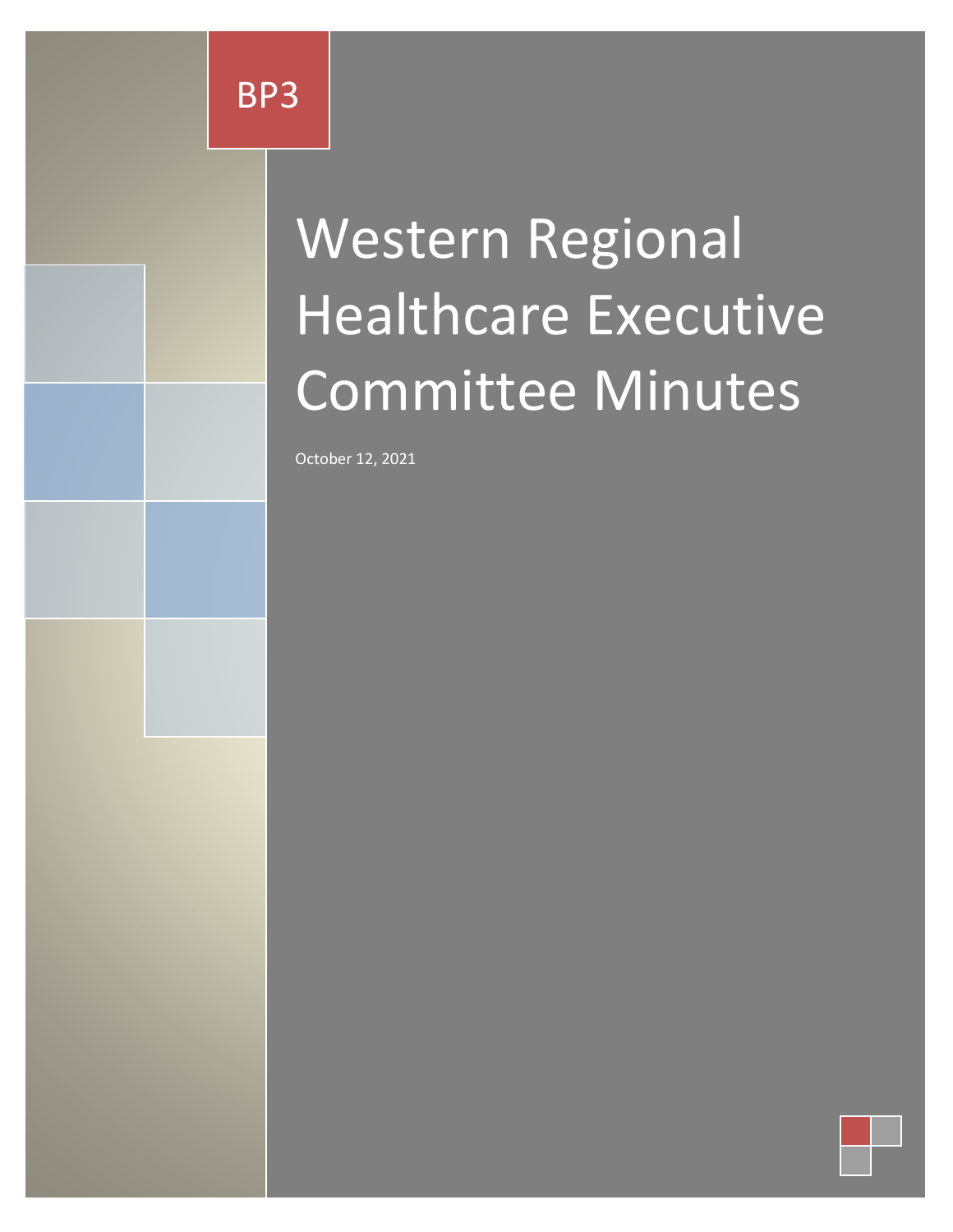### **Western Regional Healthcare Coalition Executive Committee Meeting**

**October 12, 2021, 0930-1130, Zoom Call to order 0938**

#### **Advance Documents provided:**

August 2021 Meeting Minutes Meeting Agenda Meeting Presentation/Powerpoint Budget to date WRHCC Preparedness and Response Plan

# Old Business

#### **Meeting Minutes:**

- Meeting Minutes from August 25, 2021
	- o Motion to approve as presented by Nick Holloway as presented
	- o Second by Jen Phillips
	- o Approved unanimously

#### **Roll Call**

- **Members Present:**
	- o Jen Phillips, St. James Healthcare
	- o Nick Holloway, Missoula County DES
	- o RJ Nelsen, Chair, Providence Health
	- o Casey Driscoll, MHREF SRHCC Coordinator
	- o Cindee McKee, MHREF HCC Director
	- o Don McGiboney, MT DPHHS HPP
	- o Kitty Songer, MHREF CRHCC Coordinator
	- o Kyrsten Brinkley, MHREF WRHCC Coordinator
- **Members Absent:**
	- o Audrey Walleser, MT DES Western District
	- o Kelly Bilau, Brendan House (scheduling conflict)
	- o Luke Fortune, MT DPHHS PHEP
	- o Richard Sine, Two Bear Air (Vacation)
	- o Robbie Kavon, MHREF ERHCC Coordinator
	- o Sue Hansen, Beaverhead Co Public Health
	- o Tammy Matt, CSKT Public Health (Ill)
	- o William Torres, Marcus Daly Memorial Hospital Proxy provided to RJ Nelsen

#### **Guests Present:**

o None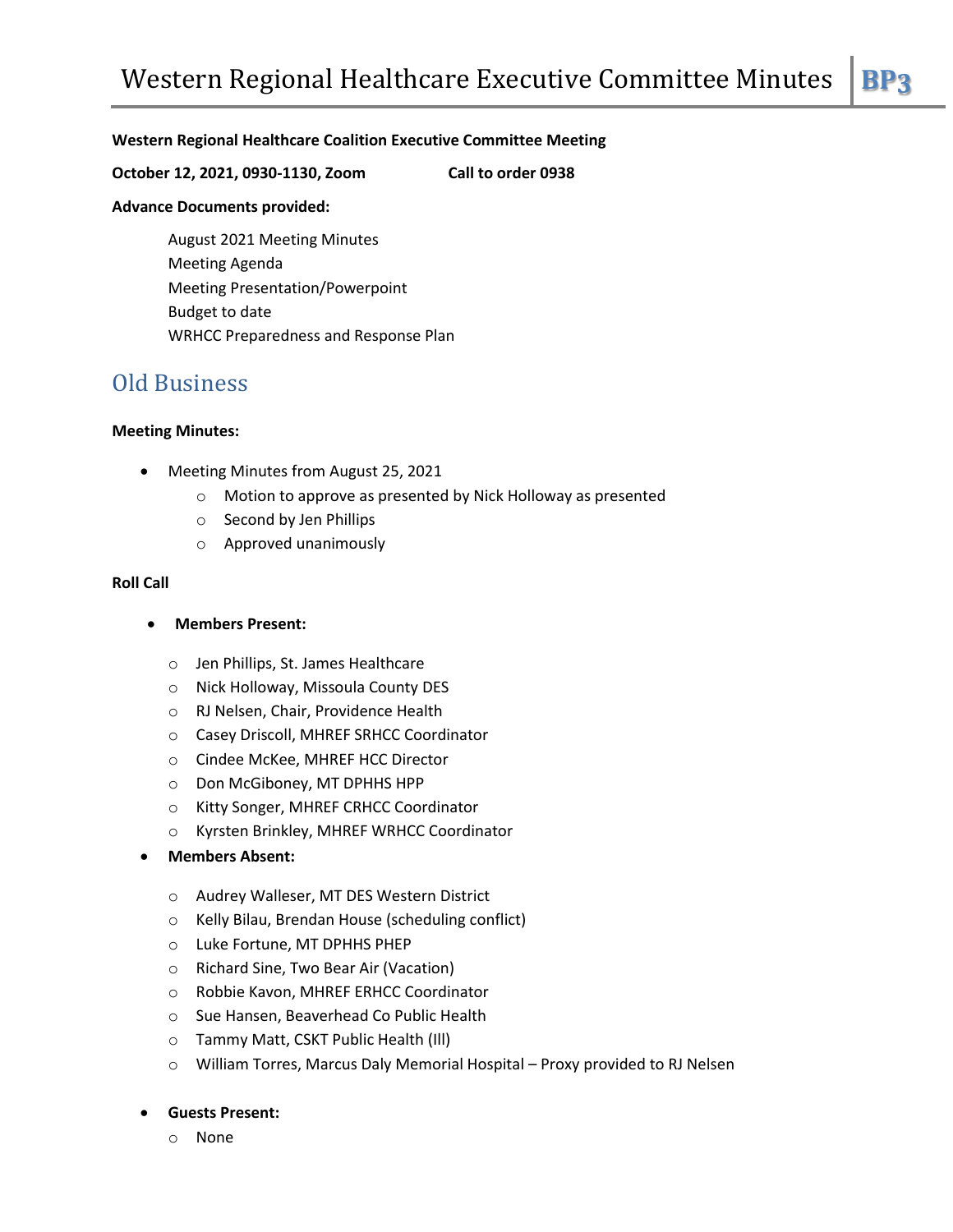# **Misc Old Business:**

Kyrsten Brinkley briefed that all eMisters have been delivered

### **Treasury Report:**

- Kyrsten Brinkley reviewed the budgets to-date.
- HPP Budget
	- o \$11,617.69 remaining from 2020-2021
	- o Potential for \$30,500 from cancelled/modified budgeted expenditures from 2021-2022
- COVID19 Budget
	- $\circ$  \$11,478.95 remaining
- RJ Nelsen suggested mass fatality trailer in relation to the recent Amtrak derailment in Liberty County
	- o Don McGiboney advised that he would check with the ASPR Project Officer for clarification on this suggestion
- It was suggested that oxygen concentrators might be a worth-while project

#### **Membership:**

No suggestions

# New Business

# **National Healthcare Coalition Preparedness Conference 2021**

- Room for 3 or 4 more individuals
	- $\circ$  Kyrsten Brinkley sought clarification from everyone to verbally acknowledge if they are going or not
	- o RJ Nelsen "no"
	- o Nick Holloway "no"
	- o Jen Phillips "no"
	- $\circ$  Kyrsten Brinkley will send an email to the Committee to finalize everyone's choice

#### **Training**

- MOAB
	- o All -virtual opportunities
- ADLS
	- o Memorial Day Weekend; May 27-28, 2022; at Fairmont Hot Springs
- Shakeout
	- o October 21, 2021 at 10:21 am

#### **Preparedness and Response Plan**

 Kyrsten Brinkley reviewed the final draft Preparedness and Response Plan that had been provided previous to today's meeting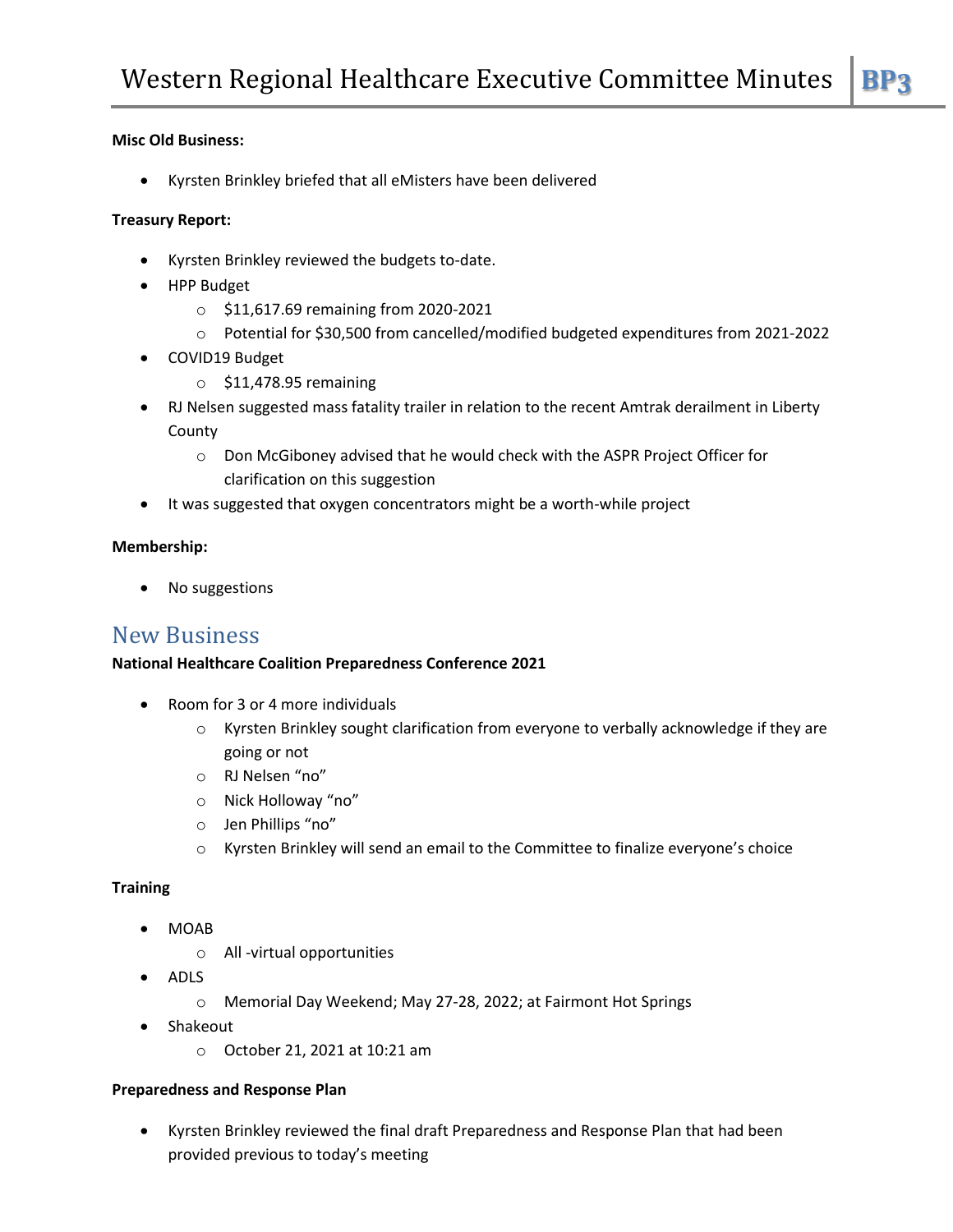- Jen Phillips motioned to approve as-is
- Nick Holloway seconded the motion
- Approved unanimously

# **Staff Update**

- o Kyrsten Brinkley, Western Regional Healthcare Coalition Regional Coordinator (WRHCC)
	- o Participating in number Zoom meetings
	- o Finalized the eMisters distribution
	- o Outreach to the Critical Access Hospitals regarding needs
	- o Collaborated with one Critical Access Hospital which was short on Oxygen (O2) over a weekend. Most CAHs are worried about shortages. St Patrick Hospital has redirected some O2; RJ Nelsen can direct anyone to their staff who created a work-around. Jen Phillips used a certified plumber from Apollo Mechanical Contractors to modify some equipment
	- o ERHCC Regional Coordinator, Robbie Kavon, still out due to illness
- o Casey Driscoll, Southern Regional Healthcare Coalition Regional Coordinator (SRHCC)
	- o Same topics as WRHCC
	- o Accomplished data analysis of EM Resource hospital daily data vs periodic PPC CMO calls in an effort to align the data
	- o Worked on the Amateur Radio project that is being shared in the SRHCC and the ERHCC
- o Kitty Songer, Central Regional Healthcare Coalition Regional Coordinator (CRHCC)
	- o Same topics as WRHCC
	- o Monitoring facilities for needs
	- $\circ$  Will be participating in the Liberty County train derailment AAR/IP with Liberty Medical Center in Chester with a focus on how can the HCC assist
- Cindee McKee, Healthcare Coalition Director
	- o Robbie Kavon is out in the Eastern RHCC
	- o On-going projects continue; amateur radios, PAPRs, and Pediatric supplies
	- o Worked with Don McGiboney regarding COVID End-of-Year (EOY) report to ASPR
	- o Coordinated on an EM Resource fact sheet
	- o Participated in CNO conference call last week
- Don McGiboney, Healthcare Preparedness Manager
	- o Working on updating some Departmental plans
	- o Recently completed the ASPR HPP Grant EOY Report
	- o Recently completed the ASPR HPP COVID EOY Report
	- o Working with other Departmental staff in improvements to a virtual EOC